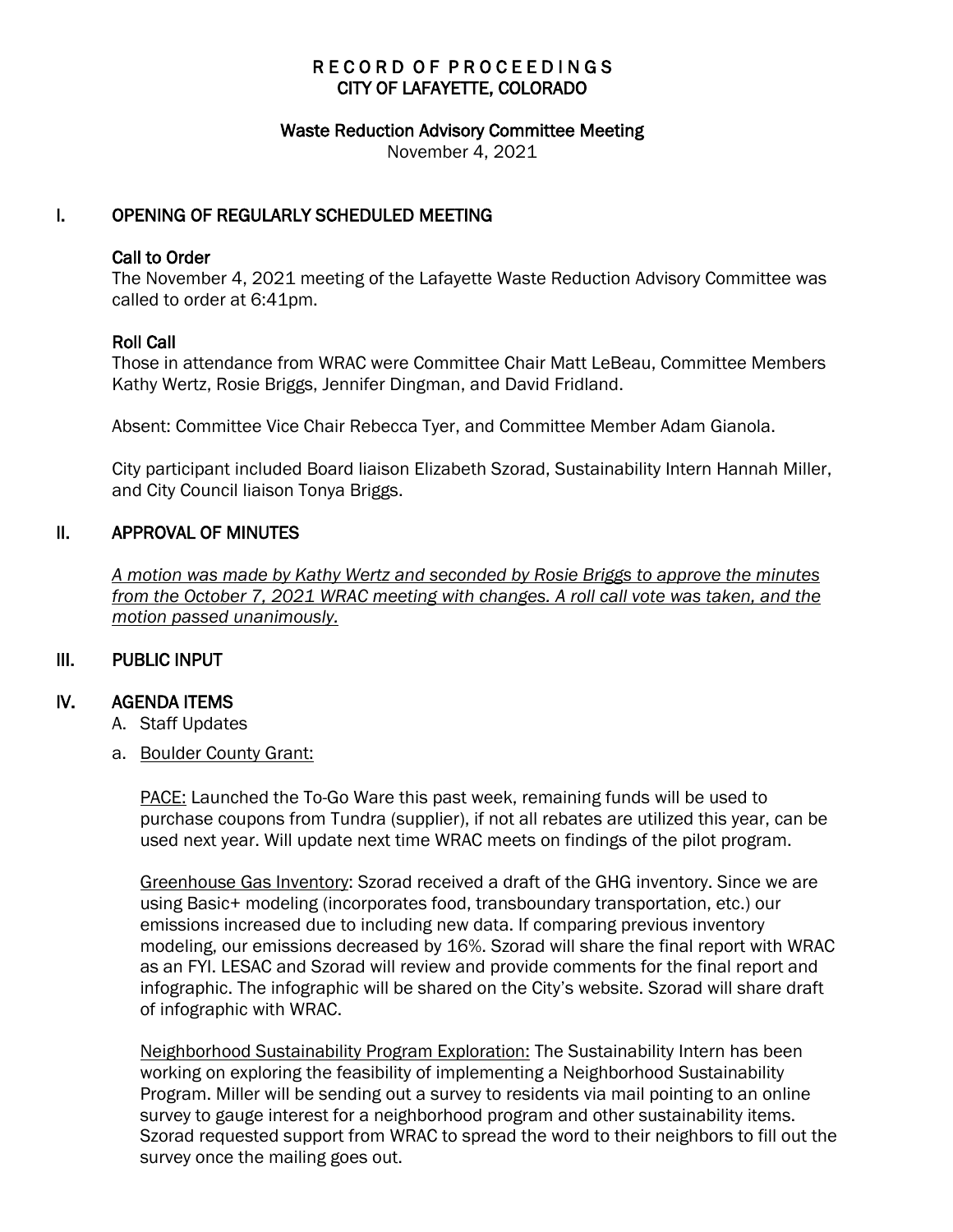- b. Three Cart Program Updates: As of November 2, 2021 all residents in the City of Lafayette have access to compost service, they must ask for this service from their hauler or HOA. Application for waste hauler licensing is available online and outreach has been done for known waste haulers in the City. Szorad will be releasing the RFP for residential solid waste collection services on Friday November 5. Szorad reviewed industry comments from haulers.
- c. Zero Waste Funding: Szorad confirmed that Lafayette applied for the Grant through Boulder County. Requested grant funds for webpage enhancement project, similar to the Mini Grant that was applied for. The project would enhance outreach and education regarding what goes where and local resources to divert material from the landfill. City will find out in December if it was selected to receive funding. Dingman helped review the application components
- d. Upcoming Events: Szorad stated that America Recycles Day is coming up on November 15. Szorad shared proposed social media for that day. Also, November 18 is the kick-off for the Sustainability Film Series. Szorad and Dingman will be showing 'A Plastic Ocean.'
- B. Council Liaison Update:
	- a. Council passed new oil and gas regulations
	- b. Rosie Briggs joined WRAC
	- c. Elections occurred on Tuesdays, Nicole Samson, Tonya Briggs, Brian Wong, and Enihs Medrano. Also all the City taxes passed.
- C. Other Business
	- a. WRAC Budget: Szorad explained that the budget is a use it or lose it situation. Szorad shared some ideas to utilize the remaining funds for WRAC. WRAC has \$3,833.36 in the remaining budget. Szorad threw out ides to utilize the remaining funds, reusable bags, holiday get together, etc. Wertz brought up booth materials to see if we need to update. Szorad recommended to update the materials comprehensively and will take time to create. Szorad also brought up that WRAC will be providing countertop compost pales as a giveaway. Dingman brought up providing compostable bags samples with compostable countertop kits. Fridland recommended to speak directly to manufactures of compostable bags. A motion was made by Jennifer Dingman to utilize the remaining budget for compostable bags up to \$500.00 with the remaining balance to purchase reusable bags for plastic bag outreach, seconded by David Fridland. A roll call vote was taken, and the motion passed unanimously. David Fridland will procure a quote for compostable bags and provide quote to Szorad for purchasing.
	- b. 2022 Boulder County Grant: Szorad still working with internal departments to determine projects. Considering: rebrand of Green Business Program, part-time Sustainability Fellow (annual), mobile home park/low-income neighborhood research, and Sustainability Events. Szorad working to finalize cost of each program. Also looking to see if there is a possibility of using grant funds to educate about the upcoming plastic bag ban. Due date for grant is November 16.
	- c. Sustainability Film Series: Reminder that the first Sustainability Film series is November 18. Hosted by City of Lafayette and WRAC.